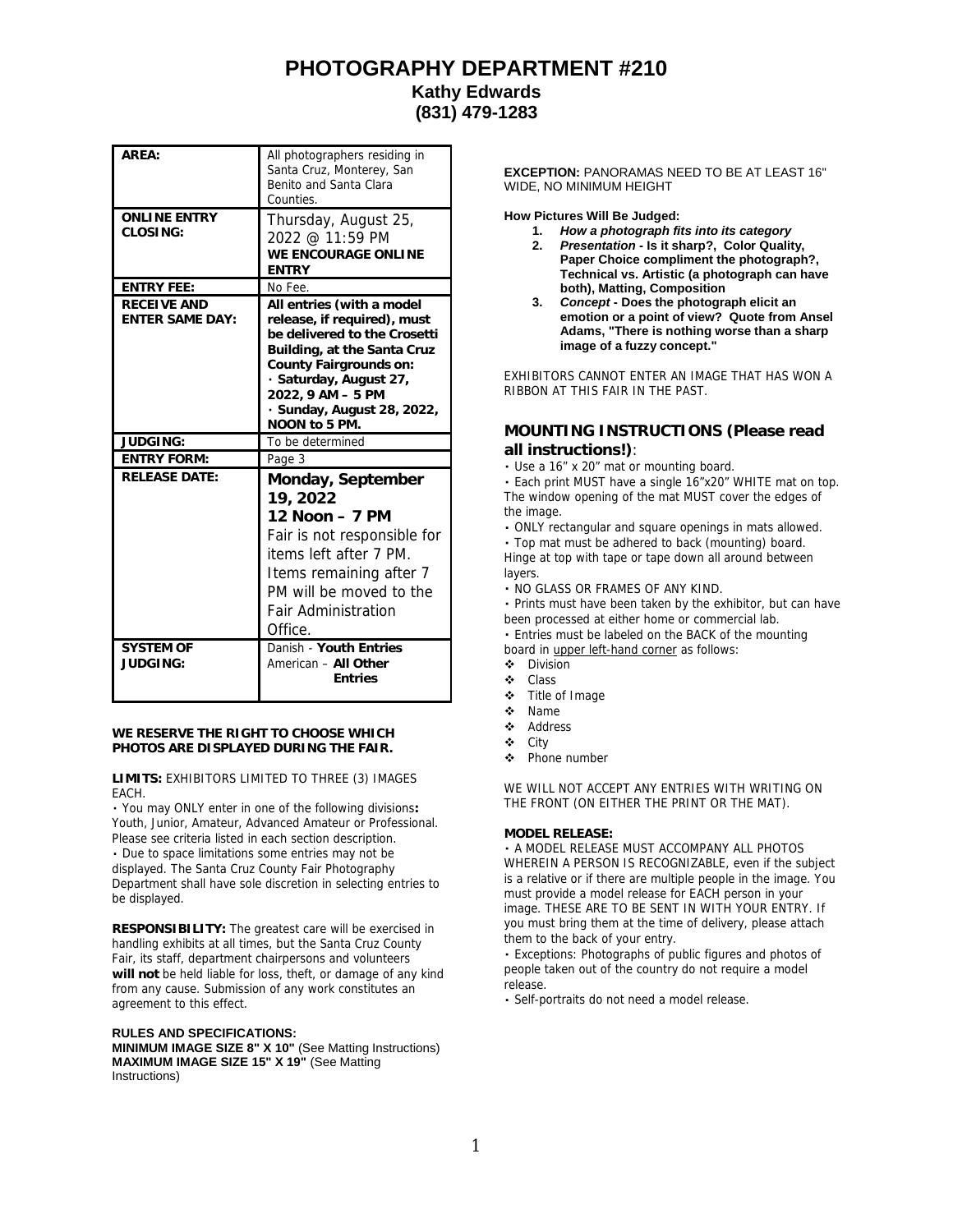# **PHOTOGRAPHY DEPARTMENT #210 Kathy Edwards (831) 479-1283**

#### **AWARDS**:

**Youth** entries will be judged using the Danish System. Images are not judged AGAINST each other but are judged solely on their own merit with regards to exposure, content, composition, execution and appeal. Because they are not judged against each other there can be unlimited numbers of ribbons. Every youth entry will receive a participation ribbon if no place ribbon is given. All entries will receive a comment card on the back from at least one of the judges.

**All other** entries will be judged using standards regarding exposure, content, composition, execution and appeal. In each class judges will award one ribbon for first, one second, and one third place. They will also give up to seven honorable mentions. There will also be Best of Division and Best of Show Rosettes with a Best of Show Plaque awarded.

**DIVISION 1: YOUTH –** 12 years of age and under

**DIVISION 2: JUNIORS –** 13-17 years of age

**DIVISION 3: AMATEUR -** Open to all 18 years of age or over who consider photography a hobby.

**DIVISION 4: ADVANCED AMATEUR -** Open to those who do not consider photography a main occupation, but have had their work published, showcased, or have previously won first place on a photograph from this fair.

**DIVISION 5: PROFESSIONAL -** Open to those who consider photography one of their main occupations, those who are in the market of selling their photography regardless of its income.

#### **CLASSES:**

- 1. **Color print Scenic and Landscape**
- 2. **Color print People**
- 3. **Color print Architectural and Still Life**: to include buildings, still life, set ups, close up studies (i.e. textures, lined, light, and objects).
- 4. **Color print Nature, Floral & Botany**: to include close up/macro flowers, leaves, ponds, and botany.
- 5. **Color print Domestic Pets and Animals**: to include pets indoor/outdoor, working animals, and animals not in a natural setting (i.e., Zoos, cages).
- 6. **Color print Non-Domesticated animals in their natural environment** (ex. Wild animals on safari, untamed horses in the wild, birds, reptiles, amphibians, spiders, deer, etc.)
- 7. **Color print** Photojournalism: **story telling pictures**
- 8. **Color print Sunset and Sunrise**
- 9. **Black & White/Monochromatic print People**
- 10. **Black & White/Monochromatic print Genera**l *Monochromatic means Black and White, Sepia, Cyanotype or any single color*

#### 11. **Manipulation - Altered Reality**

*Altered Reality means the basic application of filters to a photograph.* A 4x6 "BEFORE" picture needs to be taped to the back of your entry.

#### 12. **Manipulation - Created Reality**

*Created Reality means multiple captures combined into a new image.* A 4x6 "BEFORE" picture needs to be taped to the back of your entry.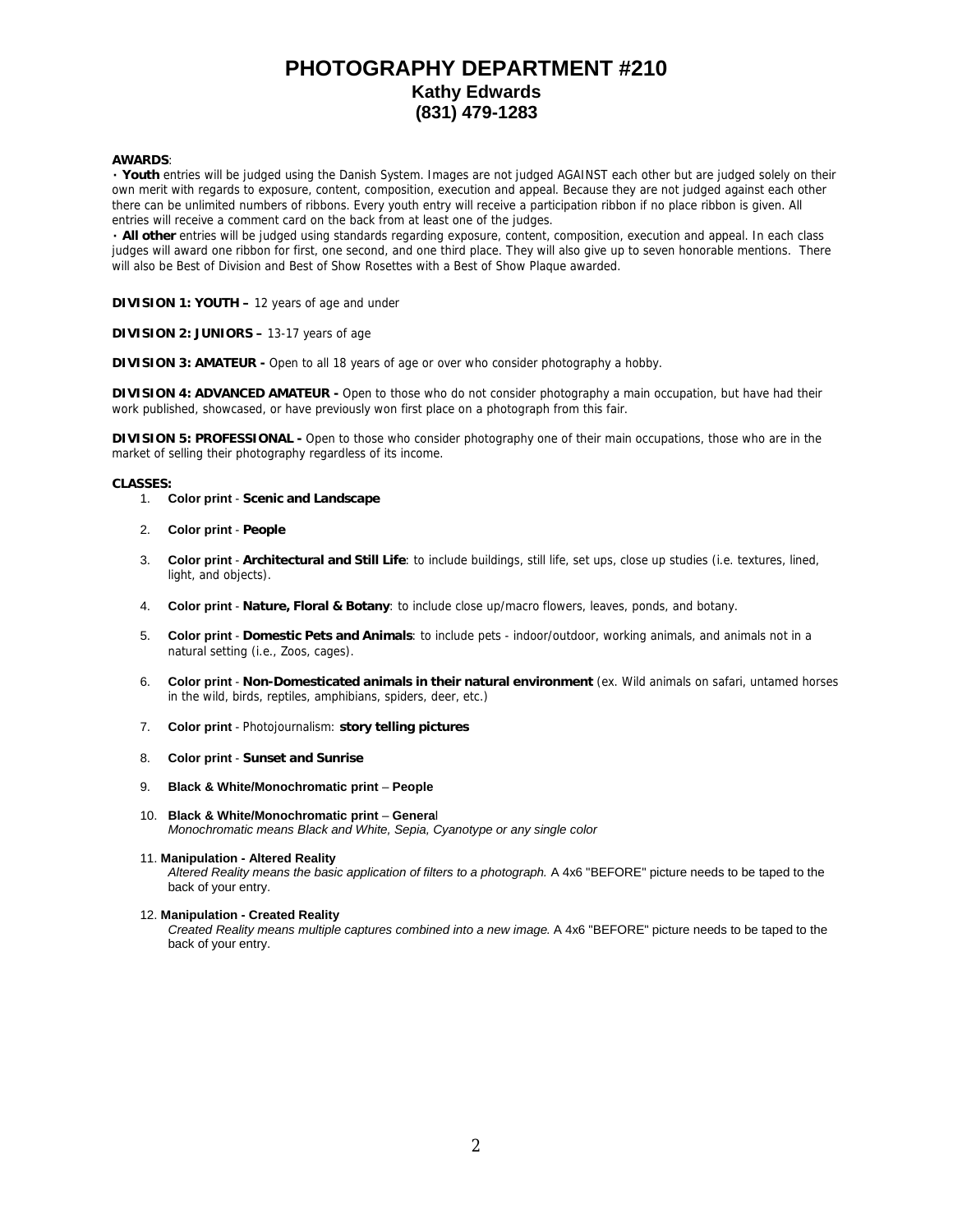## **Santa Cruz County Fair Photography Entry Form – Department #210 Entry Form and Entries due Saturday or Sunday, August 27-28, 2022 Online entries due by August 25, 2022@ 11:59PM Mail to:** Santa Cruz County Fair – Photography Dept. 2601 East Lake Avenue, Watsonville, CA 95076

| <b>Printed Name of Exhibitor</b>             | <b>First</b><br>Last: |                                       |  |               |  |
|----------------------------------------------|-----------------------|---------------------------------------|--|---------------|--|
| Street or Box #                              |                       |                                       |  |               |  |
| City, State, Zip                             |                       |                                       |  | <b>County</b> |  |
| <b>Phones: Daytime</b>                       |                       | <b>Evening</b>                        |  | Cell          |  |
| <b>Email</b>                                 |                       |                                       |  |               |  |
| (Youth & Junior)<br>Age as of Sept. 14, 2022 |                       | (Youth & Jr.)<br><b>Date of Birth</b> |  |               |  |

| Dept. | <b>Division</b>              | <b>Class</b> | <b>Title of of Entry</b> |  |  |
|-------|------------------------------|--------------|--------------------------|--|--|
| 210   |                              |              |                          |  |  |
| 210   |                              |              |                          |  |  |
| 210   |                              |              |                          |  |  |
|       | This form may be photocopied |              |                          |  |  |

### **Hold Harmless/Read and Sign**

Upon signature and submittal of Entry Form, exhibitors and their agents, parents and leaders acknowledge that: a. they understand the State Rules for California Fairs and the local rules as printed in the Fair Entry Guide; b. They agree to abide by them; c. They certify that all information on the form is true and correct; d. They agree to comply with the fair's decision regarding any violation of the rules.

The fair management shall not be responsible for accidents or losses that occur to any of the exhibitors or exhibits at the fair. The exhibitor (or parent or guardian of a minor) is responsible for any injury or damage resulting from the exhibitor's participation in the program or event. This includes any injury to others or to the exhibitor or to the exhibitor's property.

I certify that this entry is the project of the exhibitor and these entries comply with the rules and regulations published in the official premium list.

| <b>Exhibitor's Signature</b>               | <b>Date</b> |  |
|--------------------------------------------|-------------|--|
| <b>Parent's Signature</b><br>(if under 18) | <b>Date</b> |  |